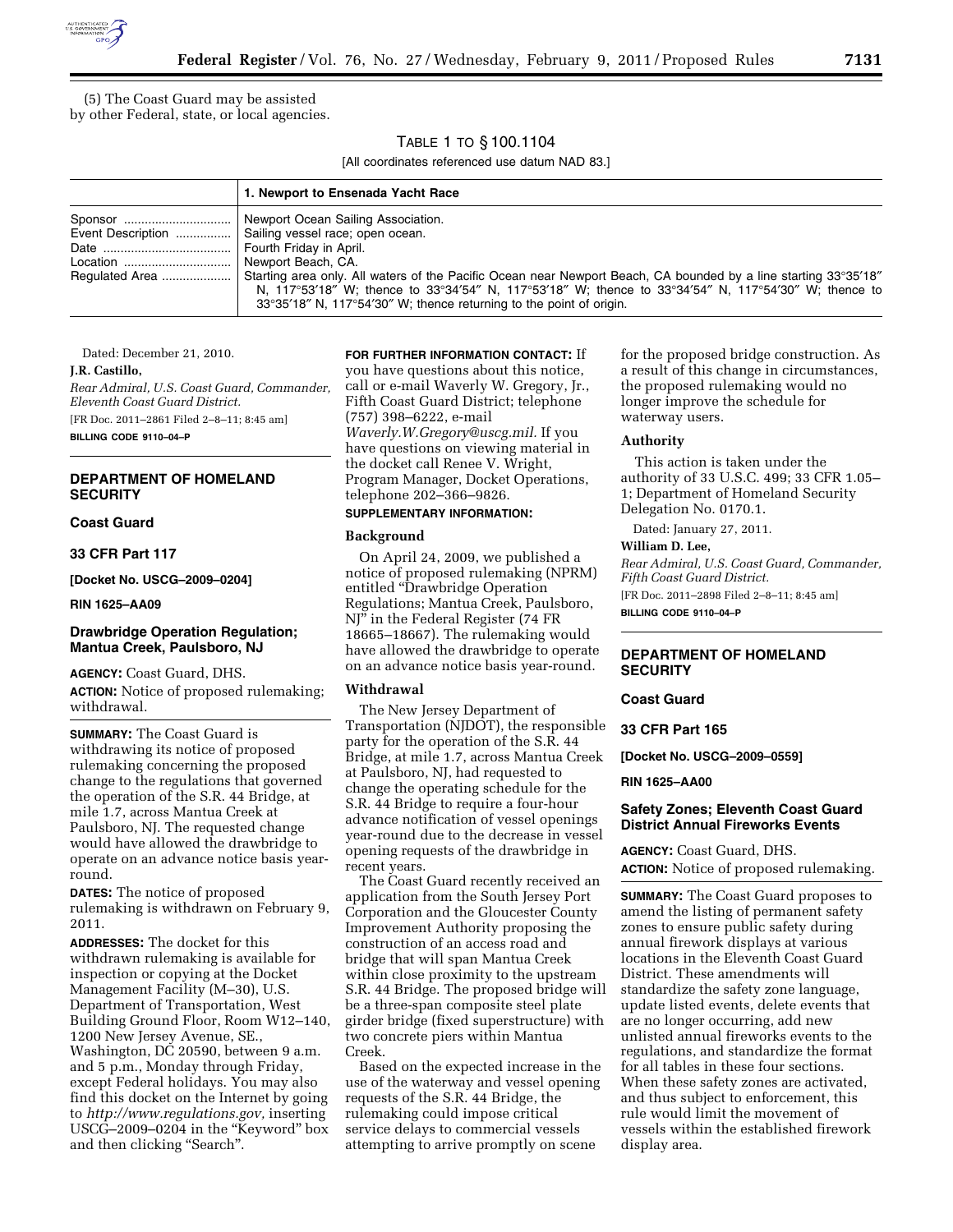**DATES:** Comments and related material must be received by the Coast Guard on or before March 11, 2011. Requests for public meetings must be received by the Coast Guard on or before March 1, 2011. **ADDRESSES:** You may submit comments identified by docket number USCG– 2009–0559 using any one of the following methods:

(1) *Federal eRulemaking Portal: [http://www.regulations.gov.](http://www.regulations.gov)* 

(2) *Fax:* 202–493–2251.

(3) *Mail:* Docket Management Facility (M–30), U.S. Department of Transportation, West Building Ground Floor, Room W12–140, 1200 New Jersey Avenue, SE., Washington, DC 20590– 0001.

(4) *Hand Delivery:* Same as mail address above, between 9 a.m. and 5 p.m., Monday through Friday, except Federal holidays. The telephone number is 202–366–9329.

To avoid duplication, please use only one of these four methods. See the ''Public Participation and Request for Comments'' portion of the **SUPPLEMENTARY INFORMATION** section below for instructions on submitting comments.

**FOR FURTHER INFORMATION CONTACT:** If you have questions on this proposed rule, call or e-mail Lieutenant Junior Grade Lucas Mancini, Eleventh Coast Guard District Prevention Division, Waterways Management Branch, Coast Guard; telephone 510–437–3801 e-mail *[Lucas.W.Mancini@uscg.mil.](mailto:Lucas.W.Mancini@uscg.mil)* If you have questions on viewing or submitting material to the docket, call Renee  $\breve{V}$ . Wright, Program Manager, Docket Operations, telephone 202–366–9826.

## **SUPPLEMENTARY INFORMATION:**

### **Public Participation and Request for Comments**

We encourage you to participate in this rulemaking by submitting comments and related materials. All comments received will be posted without change to *[http://](http://www.regulations.gov) [www.regulations.gov](http://www.regulations.gov)* and will include any personal information you have provided.

#### **Submitting Comments**

If you submit a comment, please include the docket number for this rulemaking (USCG–2009–0559), indicate the specific section of this document to which each comment applies, and provide a reason for each suggestion or recommendation. You may submit your comments and material online (via *[http://](http://www.regulations.gov)  [www.regulations.gov](http://www.regulations.gov)*) or by fax, mail, or hand delivery, but please use only one of these means. If you submit a

comment online via *[http://](http://www.regulations.gov) [www.regulations.gov,](http://www.regulations.gov)* it will be considered received by the Coast Guard when you successfully transmit the comment. If you fax, hand deliver, or mail your comment, it will be considered as having been received by the Coast Guard when it is received at the Docket Management Facility. We recommend that you include your name and a mailing address, an e-mail address, or a telephone number in the body of your document so that we can contact you if we have questions regarding your submission.

To submit your comment online, go to *[http://www.regulations.gov,](http://www.regulations.gov)* click on the "submit a comment" box, which will then become highlighted in blue. In the ''Document Type'' drop down menu select ''Proposed Rule'' and insert ''USCG–2009–0559'' in the ''Keyword'' box. Click "Search" then click on the balloon shape in the "Actions" column. If you submit your comments by mail or hand delivery, submit them in an unbound format, no larger than 81⁄2 by 11 inches, suitable for copying and electronic filing. If you submit comments by mail and would like to know that they reached the Facility, please enclose a stamped, self-addressed postcard or envelope. We will consider all comments and material received during the comment period and may change the rule based on your comments.

#### **Viewing Comments and Documents**

To view comments, as well as documents mentioned in this preamble as being available in the docket, go to *[http://www.regulations.gov,](http://www.regulations.gov)* click on the "read comments" box, which will then become highlighted in blue. In the ''Keyword'' box insert ''USCG–2009– 0559'' and click ''Search.'' Click the ''Open Docket Folder'' in the ''Actions'' column. You may also visit the Docket Management Facility in Room W12–140 on the ground floor of the Department of Transportation West Building, 1200 New Jersey Avenue, SE., Washington, DC 20590, between 9 a.m. and 5 p.m., Monday through Friday, except Federal holidays. We have an agreement with the Department of Transportation to use the Docket Management Facility.

#### **Privacy Act**

Anyone can search the electronic form of comments received into any of our dockets by the name of the individual submitting the comment (or signing the comment, if submitted on behalf of an association, business, labor union, etc.). You may review a Privacy Act notice regarding our public dockets

in the January 17, 2008, issue of the **Federal Register** (73 FR 3316).

#### **Public Meeting**

We do not now plan to hold a public meeting. But you may submit a request for one using one of the four methods specified under **ADDRESSES**. Please explain why you believe a public meeting would be beneficial. If we determine that one would aid this rulemaking, we will hold one at a time and place announced by a later notice in the **Federal Register**.

For information on facilities or services for individuals with disabilities or to request special assistance at the public meeting, contact Lieutenant Junior Grade Lucas Mancini at the telephone number or email address indicated under the **FOR FURTHER INFORMATION CONTACT** section of this notice.

#### **Basis and Purpose**

Firework displays are held annually on a recurring basis on the navigable waters within the Eleventh Coast Guard District. Many of the annual firework events requiring safety zones do not currently reflect changes in actual dates and other required information. These safety zones are necessary to provide for the safety of the crew, spectators, participants of the event, participating vessels, and other users and vessels of the waterway from the hazards associated with firework displays. This proposed rule will also provide the public current information on safety zone locations, size, and length of time the zones will be active.

The effect of these proposed safety zones will be to restrict general navigation in the vicinity of the events, from the start of each event until the conclusion of that event. These areas will be patrolled at the discretion of the Coast Guard. Except for persons or vessels authorized by the Coast Guard Patrol Commander, no person or vessel may enter or remain in the regulated area. These regulations are needed to keep spectators and vessels a safe distance away from the firework displays to ensure the safety of participants, spectators, and transiting vessels.

33 CFR 165.1191 has not been updated recently and Section 165.1123, 165.1124, and 165.1125 need to be added to include In addition, information for those events that continue to occur has changed in some cases and requires updating. Also, there are minor corrections required in the regulatory text. Finally, amending the text will create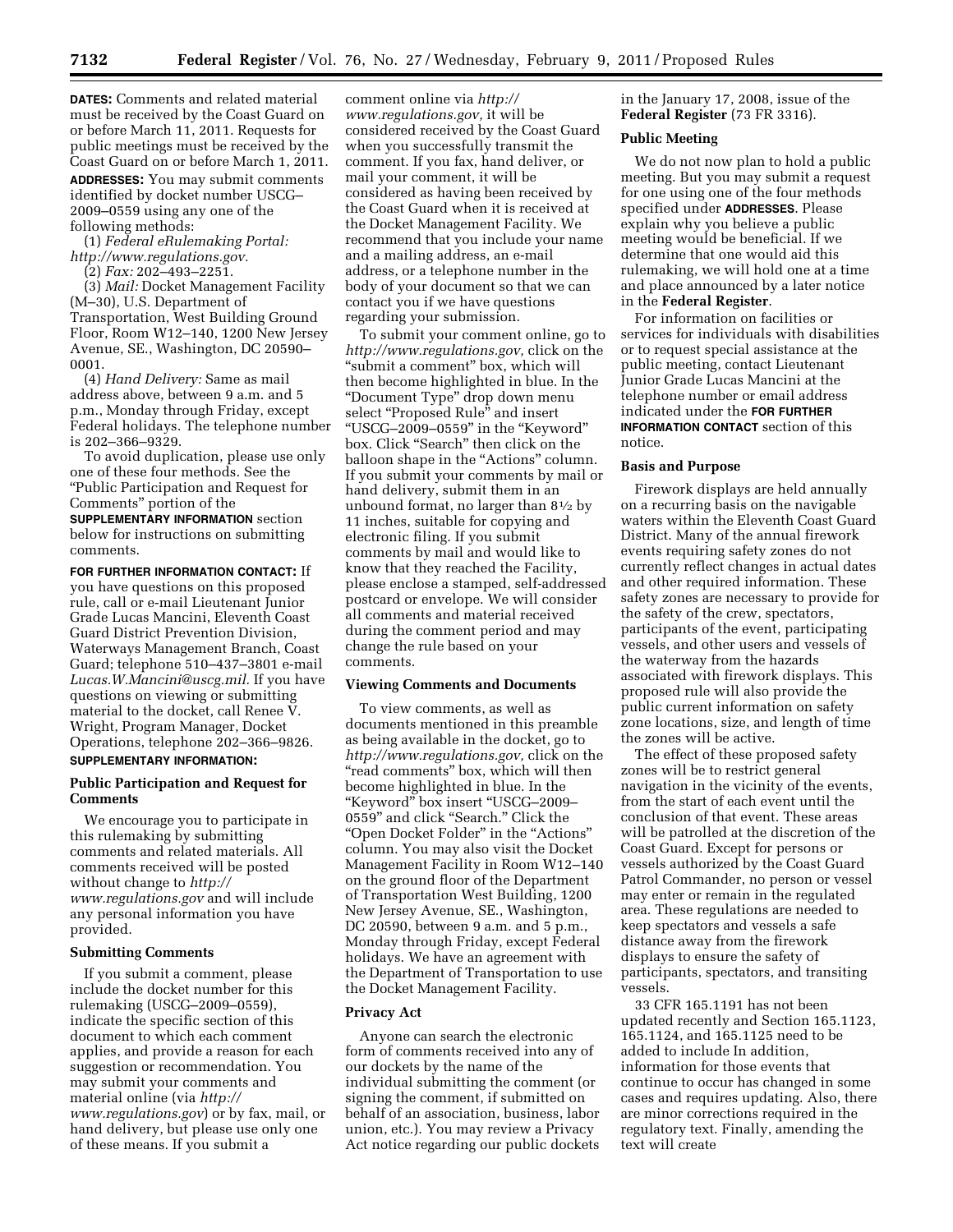#### **Discussion of Proposed Rule**

The Coast Guard is proposing to revise 33 CFR 165.1191, and add 33 CFR 165.1123, 165.1124, 165.1125. These amendments are necessary to provide the public with current information on the annual firework displays occurring within the Eleventh Coast Guard District. 33 CFR 165.1191 will be revised to conform existing regulatory language for regulations establishing permanent safety zones for annual firework events within the Eleventh Coast Guard District. Additionally, the Coast Guard proposes to add 33 CFR 165.1123, 165.1124, and 165.1125 to establish safety zones for annual firework events in two Southern California Captain of the Port Zones and on the Colorado River between Davis Dam (Bullhead City, Arizona) and Headgate Dam (Parker, Arizona).

Table 1 for each of the listed sections will be updated or added as follows: update with current information existing events, add previously unlisted events, and delete listed events that the Coast Guard has been unable to verify as continuing.

### **Regulatory Analyses**

We developed this proposed rule after considering numerous statutes and executive orders related to rulemaking. Below we summarize our analyses based on 13 of these statutes or executive orders.

#### **Regulatory Planning and Review**

This proposed rule is not a significant regulatory action under section 3(f) of Executive Order 12866, Regulatory Planning and Review, and does not require an assessment of potential costs and benefits under section 6(a)(3) of that Order. The Office of Management and Budget has not reviewed it under that Order.

We expect the economic impact of this proposed rule to be so minimal that a full Regulatory Evaluation is unnecessary. This rule is not a significant regulatory action because the regulations exist for a limited period of time on a limited portion of the waterways. Furthermore, individuals and vessels desiring to use the affected portion of the waterways may seek permission from the Patrol Commander to use the affected areas.

## **Small Entities**

Under the Regulatory Flexibility Act (5 U.S.C. 601–612), we have considered whether this proposed rule would have a significant economic impact on a substantial number of small entities. The term "small entities" comprises small businesses, not-for-profit

organizations that are independently owned and operated and are not dominant in their fields, and governmental jurisdictions with populations of less than 50,000.

The Coast Guard certifies under 5 U.S.C. 605(b) that this proposed rule would not have a significant economic impact on a substantial number of small entities. We expect this proposed rule will affect the following entities, some of which may be small entities: Owners and operators of vessels intending to fish, sightsee, transit, or anchor in the waters affected by these safety zones. These regulations will not have a significant economic impact on a substantial number of small entities for several reasons: Small vessel traffic will be able to pass safely around the area and vessels engaged in event activities, sightseeing and commercial fishing have ample space outside of the area governed by the special local regulations to engage in these activities. Small entities and the maritime public will be advised of implementation of the safety zone via public notice to mariners or notice of implementation published in the **Federal Register**.

If you think that your business, organization, or governmental jurisdiction qualifies as a small entity and that this rule would have a significant economic impact on it, please submit a comment (see **ADDRESSES**) explaining why you think it qualifies and how and to what degree this rule would economically affect it.

#### **Assistance for Small Entities**

Under section 213(a) of the Small Business Regulatory Enforcement Fairness Act of 1996 (Pub. L. 104–121), we want to assist small entities in understanding this proposed rule so that they can better evaluate its effects on them and participate in the rulemaking. If the rule would affect your small business, organization, or governmental jurisdiction and you have questions concerning its provisions or options for compliance, please contact Lieutenant Junior Grade Lucas Mancini, Eleventh Coast Guard District Prevention Division, Waterways Management Branch, Coast Guard; telephone 510– 437–3801 e-mail *[Lucas.W.Mancini@uscg.mil.](mailto:Lucas.W.Mancini@uscg.mil)* The Coast

Guard will not retaliate against small entities that question or complain about this proposed rule or any policy or action of the Coast Guard.

#### **Collection of Information**

This proposed rule would call for no new collection of information under the Paperwork Reduction Act of 1995 (44 U.S.C. 3501–3520.).

#### **Federalism**

A rule has implications for federalism under Executive Order 13132, Federalism, if it has a substantial direct effect on State or local governments and would either preempt State law or impose a substantial direct cost of compliance on them. We have analyzed this proposed rule under that Order and have determined that it does not have implications for federalism.

#### **Unfunded Mandates Reform Act**

The Unfunded Mandates Reform Act of 1995 (2 U.S.C. 1531–1538) requires Federal agencies to assess the effects of their discretionary regulatory actions. In particular, the Act addresses actions that may result in the expenditure by a State, local, or tribal government, in the aggregate, or by the private sector of \$100,000,000 (adjusted for inflation) or more in any one year. Though this proposed rule would not result in such an expenditure, we do discuss the effects of this rule elsewhere in this preamble.

#### **Taking of Private Property**

This proposed rule would not cause a taking of private property or otherwise have taking implications under Executive Order 12630, Governmental Actions and Interference with Constitutionally Protected Property Rights.

#### **Civil Justice Reform**

This proposed rule meets applicable standards in sections 3(a) and 3(b)(2) of Executive Order 12988, Civil Justice Reform, to minimize litigation, eliminate ambiguity, and reduce burden.

## **Protection of Children**

We have analyzed this proposed rule under Executive Order 13045, Protection of Children from Environmental Health Risks and Safety Risks. This rule is not an economically significant rule and would not create an environmental risk to health or risk to safety that might disproportionately affect children.

#### **Indian Tribal Governments**

This proposed rule does not have tribal implications under Executive Order 13175, Consultation and Coordination with Indian Tribal Governments, because it would not have a substantial direct effect on one or more Indian tribes, on the relationship between the Federal Government and Indian tribes, or on the distribution of power and responsibilities between the Federal Government and Indian tribes.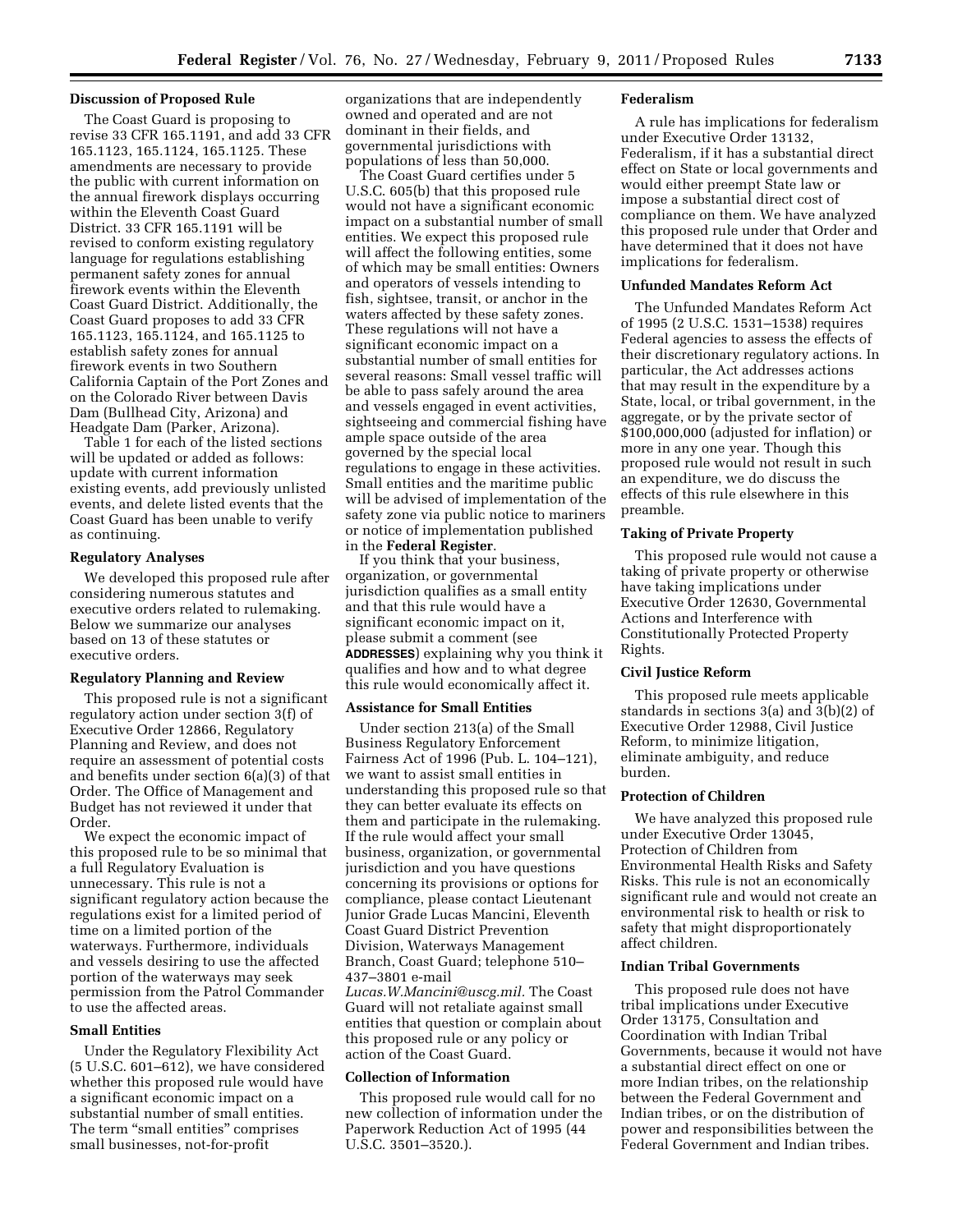#### **Energy Effects**

We have analyzed this proposed rule under Executive Order 13211, Actions Concerning Regulations That Significantly Affect Energy Supply, Distribution, or Use. We have determined that it is not a "significant" energy action'' under that order because it is not a "significant regulatory action" under Executive Order 12866 and is not likely to have a significant adverse effect on the supply, distribution, or use of energy. The Administrator of the Office of Information and Regulatory Affairs has not designated it as a significant energy action. Therefore, it does not require a Statement of Energy Effects under Executive Order 13211.

#### **Technical Standards**

The National Technology Transfer and Advancement Act (NTTAA) (15 U.S.C. 272 note) directs agencies to use voluntary consensus standards in their regulatory activities unless the agency provides Congress, through the Office of Management and Budget, with an explanation of why using these standards would be inconsistent with applicable law or otherwise impractical. Voluntary consensus standards are technical standards (*e.g.,* specifications of materials, performance, design, or operation; test methods; sampling procedures; and related management systems practices) that are developed or adopted by voluntary consensus standards bodies.

This proposed rule does not use technical standards. Therefore, we did not consider the use of voluntary consensus standards.

#### **Environment**

We have analyzed this proposed rule under Department of Homeland Security Management Directive 023–01 and Commandant Instruction M16475.lD, which guide the Coast

Guard in complying with the National Environmental Policy Act of 1969 (NEPA) (42 U.S.C. 4321–4370f), and have made a preliminary determination that this action is one of a category of actions that do not individually or cumulatively have a significant effect on the human environment. A preliminary environmental analysis checklist supporting this determination is available in the docket where indicated under **ADDRESSES**. We seek any comments or information that may lead to the discovery of a significant environmental impact from this proposed rule.

# **List of Subjects in 33 CFR Part 165**

Harbors, Marine safety, Navigation (water), Reporting and recordkeeping requirements, Security measures, Waterways.

For the reasons discussed in the preamble, the Coast Guard proposes to amend 33 CFR part 165 as follows:

## **PART 165—REGULATED NAVIGATION AREAS AND LIMITED ACCESS AREAS**

1. The authority citation for part 165 continues to read as follows:

**Authority:** 33 U.S.C. 1226, 1231; 46 U.S.C. Chapter 701, 3306, 3703; 50 U.S.C. 191, 195; 33 CFR 1.05–1, 6.04–1, 6.04–6, and 160.5; Pub. L. 107–295, 116 Stat. 2064; Department of Homeland Security Delegation No. 0170.1.

2. Add § 165.1123 with the following:

#### **§ 165.1123 Southern California Annual Firework Events for the San Diego Captain of the Port Zone.**

(a) *General.* Safety zones are established for the events listed in Table 1 of this section. Further information on exact dates, times, and other details concerning the exact geographical description of the areas are published by the Eleventh Coast Guard District in the Local Notice to Mariners at least 20 days prior to the event.

### TABLE 1 TO § 165.1123

[All coordinates referenced use datum NAD 83.]

(b) *Regulations.* All persons and vessels not registered with the sponsor as participants or as official patrol vessels are considered spectators. The "official patrol" consists of any Coast Guard; other Federal, state, or local law enforcement; and any public or sponsorprovided vessels assigned or approved by the cognizant Coast Guard Sector Commander to patrol each event.

(1) No spectator shall anchor, block, loiter, nor impede the through transit of participants or official patrol vessels in the safety zone during all applicable effective dates and times unless cleared to do so by or through an official patrol vessel.

(2) When hailed and/or signaled by an official patrol vessel, any spectator located within a safety zone during all applicable effective dates and times shall come to an immediate stop.

(3) The Patrol Commander (PATCOM) is empowered to forbid and control the movement of all vessels in the safety zone. The Patrol Commander shall be designated by the cognizant Coast Guard Sector Commander; will be a U.S. Coast Guard commissioned officer, warrant officer, or petty officer to act as the Sector Commander's official representative; and will be located aboard the lead official patrol vessel. As the Sector Commander's representative, the PATCOM may terminate the event any time it is deemed necessary for the protection of life and property. PATCOM may be reached on VHF–FM Channel 13 (156.65 MHz) or 16 (156.8 MHz) when required, by the call sign ''PATCOM.''

(4) The Patrol Commander may, upon request, allow the transit of commercial vessels through the safety zone when it is safe to do so.

(5) The Coast Guard may be assisted by other Federal, state, or local agencies.

|                                                | 1. San Diego, CA POPS Fireworks Display                                                                                                                                                                                      |
|------------------------------------------------|------------------------------------------------------------------------------------------------------------------------------------------------------------------------------------------------------------------------------|
| Sponsor<br>Event Description<br>Regulated Area | Fireworks America.<br>Fireworks Display.<br>Friday/Saturday/Sunday Last weekend of June through first weekend of September.<br>San Diego Bay South Embarcadero.<br>800-foot radius safety zone around tug/barge combination. |
|                                                | 2. Fourth of July Fireworks, Mission Bay                                                                                                                                                                                     |
| Sponsor<br>Event Description<br>Regulated Area | Mission Bay 4th of July Fireworks.<br>Fireworks Display.<br>July 3rd and 4th.<br>Mission Bay/Paradise Point and Sail Bay, CA.<br>800-foot radius safety zone around tug/barge combination.                                   |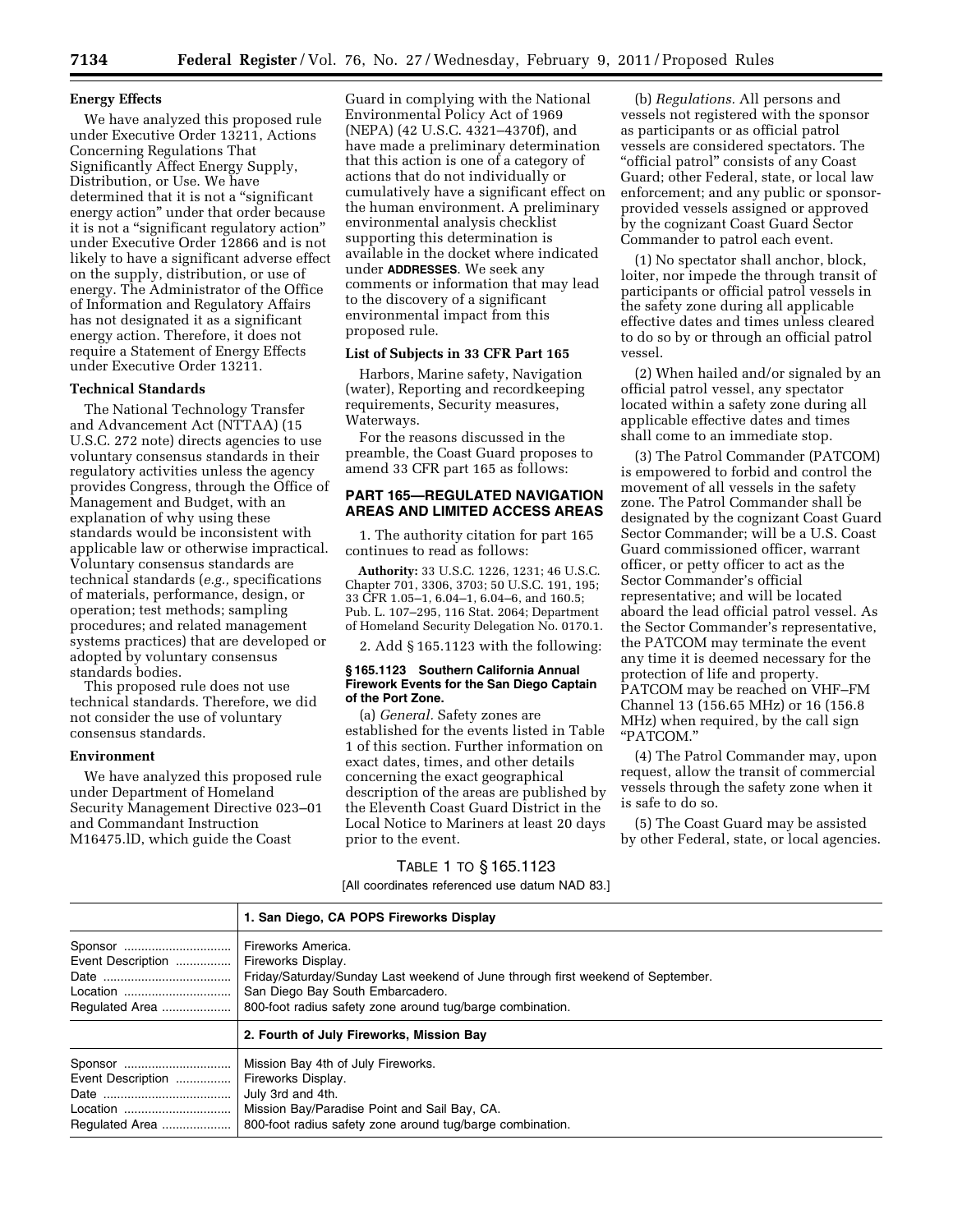# TABLE 1 TO § 165.1123—Continued

[All coordinates referenced use datum NAD 83.]

|                                                 | 3. Coronado Fourth of July Fireworks                                                                                                                                                                                                                                                                                                                        |
|-------------------------------------------------|-------------------------------------------------------------------------------------------------------------------------------------------------------------------------------------------------------------------------------------------------------------------------------------------------------------------------------------------------------------|
| Event Description<br>Location<br>Regulated Area | Coronado, CA.<br>Fireworks Display.<br>July 4th.<br>Glorietta Bay, CA.<br>All navigable waters of San Diego Bay in San Diego, CA within a 1200 foot radius of the fireworks barge located<br>at approximately 32°40'41" N, 117°10'11" W. Note: This will result in no through vessel traffic of Glorietta Bay<br>for the duration of the fireworks display. |
|                                                 | 4. San Diego Parade of Lights Fireworks Display                                                                                                                                                                                                                                                                                                             |
| Event Description<br>Regulated Area             | Greater Shelter Island Association.<br>Boat Parade.<br>Late December.<br>San Diego Harbor.<br>The northern portion of the San Diego Main Ship Channel from Seaport Village to the Shelter Island Basin.                                                                                                                                                     |

3. Add § 165.1124 to read as follows:

#### **§ 165.1124 Annual Firework Events on the Colorado River, between Davis Dam (Bullhead City, Arizona) and Headgate Dam (Parker, Arizona).**

(a) *General.* Safety zones are established for the events listed in Table 1 of this section. Further information on exact dates, times, and other details concerning the exact geographical description of the areas are published by the Eleventh Coast Guard District in the Local Notice to Mariners at least 20 days prior to the event.

(b) *Regulations.* All persons and vessels not registered with the sponsor as participants or as official patrol vessels are considered spectators. The "official patrol" consists of any Coast Guard; other Federal, state, or local law

enforcement; and any public or sponsorprovided vessels assigned or approved by the cognizant Coast Guard Sector Commander to patrol each event.

(1) No spectator shall anchor, block, loiter, nor impede the through transit of participants or official patrol vessels in the safety zone during all applicable effective dates and times unless cleared to do so by or through an official patrol vessel.

(2) When hailed and/or signaled by an official patrol vessel, any spectator located within a safety zone during all applicable effective dates and times shall come to an immediate stop.

(3) The Patrol Commander (PATCOM) is empowered to forbid and control the movement of all vessels in the safety zone. The Patrol Commander shall be designated by the cognizant Coast Guard

Sector Commander; will be a U.S. Coast Guard commissioned officer, warrant officer, or petty officer to act as the Sector Commander's official representative; and will be located aboard the lead official patrol vessel. As the Sector Commander's representative, the PATCOM may terminate the event any time it is deemed necessary for the protection of life and property. PATCOM may be reached on VHF–FM Channel 13 (156.65 MHz) or 16 (156.8 MHz) when required, by the call sign ''PATCOM.''

(4) The Patrol Commander may, upon request, allow the transit of commercial vessels through the safety zone when it is safe to do so.

(5) The Coast Guard may be assisted by other Federal, state, or local agencies.

# TABLE 1 TO § 165.1124

|                                                            | 1. Avi Resort & Casino Memorial Day Fireworks                                                                                                                                                                                                                                                                                                                                                                                                                                                      |
|------------------------------------------------------------|----------------------------------------------------------------------------------------------------------------------------------------------------------------------------------------------------------------------------------------------------------------------------------------------------------------------------------------------------------------------------------------------------------------------------------------------------------------------------------------------------|
| Sponsor<br>Event Description<br>Location<br>Regulated Area | Avi Resort & Casino.<br>Fireworks Display.<br>Sunday before Memorial Day.<br>Laughlin, NV.<br>River closure from 8 p.m.–10 p.m. The safety zone includes all navigable waters of the lower Colorado River at<br>Laughlin, NV encompassed by the following coordinates: 35°01'05" N, 114°38'20" W; 35°01'05" N, 114°38'15"<br>W; along the shoreline to 35°00'50" N, 114°38'13" W; 35°00'49" N, 114°38'18" W; along the shoreline to<br>35°01'05" N, 114°38'20" W.                                  |
|                                                            | 2. Rockets over the River                                                                                                                                                                                                                                                                                                                                                                                                                                                                          |
| Sponsor<br>Event Description<br>Location<br>Regulated Area | Laughlin Tourism Committee.<br>Fireworks Display.<br>First week in July.<br>Laughlin, NV.<br>The temporary safety zone is specifically defined as all navigable waters of the lower Colorado River at Laughlin,<br>NV encompassed by the following coordinates: $35^{\circ}09'53''$ N, $114^{\circ}34'15''$ W; $35^{\circ}09'53''$ N, $114^{\circ}34'07''$ W; along<br>the shoreline to 35°09'25" N, 114°34'09" W; 35°09'06" N, 114°34'17" W; along the shoreline to 35°09'53" N,<br>114°34'15" W. |
|                                                            | 3. Avi Resort & Casino Fourth of July Fireworks                                                                                                                                                                                                                                                                                                                                                                                                                                                    |
| Event Description    Fireworks Display.                    | Avi Resort & Casino.                                                                                                                                                                                                                                                                                                                                                                                                                                                                               |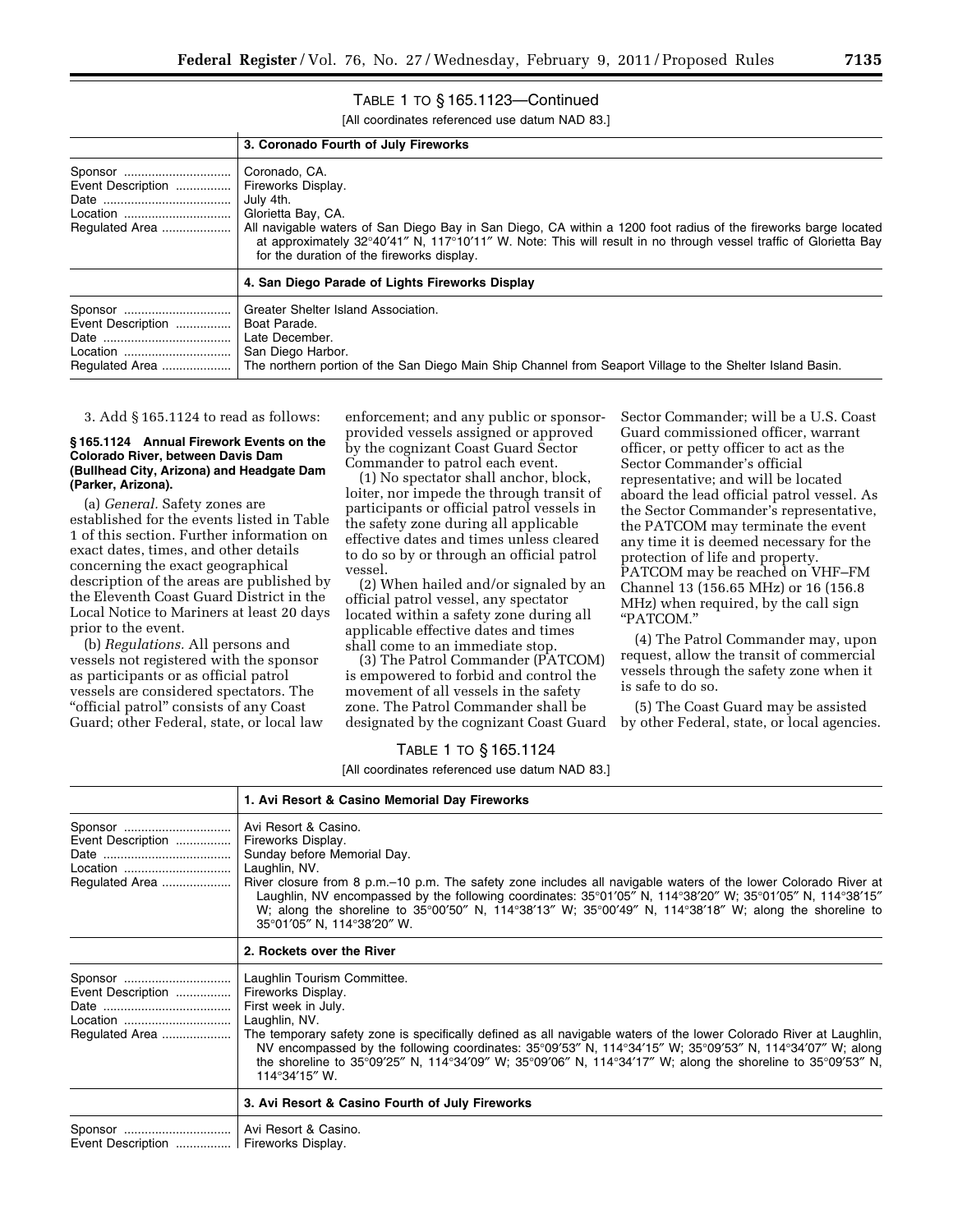| Location                                                   | First week in July.<br>Laughlin, NV.                                                                                                                                                                                                                                                                                                                                                                        |
|------------------------------------------------------------|-------------------------------------------------------------------------------------------------------------------------------------------------------------------------------------------------------------------------------------------------------------------------------------------------------------------------------------------------------------------------------------------------------------|
| Regulated Area                                             | River closure from 8 p.m.–10 p.m. The safety zone includes all navigable waters of the lower Colorado River at<br>Laughlin, NV encompassed by the following coordinates: 35°01'05" N, 114°38'20" W; 35°01'05" N, 114°38'14"<br>W; along the shoreline to $35^{\circ}00'50''$ N, $114^{\circ}38'13''$ W; $35^{\circ}00'49''$ N, $114^{\circ}38'18''$ W; along the shoreline to<br>35°01′05″ N. 114°38′20″ W. |
|                                                            | 4. Avi Resort & Casino Labor Day Fireworks                                                                                                                                                                                                                                                                                                                                                                  |
| Sponsor<br>Event Description<br>Location<br>Regulated Area | Avi Resort & Casino.<br>Fireworks Display.<br>Sunday before Labor Day.<br>Laughlin, NV.<br>River closure from 8 p.m.–10 p.m. The safety zone includes all navigable waters of the lower Colorado River at                                                                                                                                                                                                   |
|                                                            | Laughlin, NV encompassed by the following coordinates: $35^{\circ}01'05''$ N, $114^{\circ}38'20''$ W; $35^{\circ}01'05''$ N, $114^{\circ}38'15''$<br>W; along the shoreline to $35^{\circ}00'20''$ N, $114^{\circ}38'13''$ W; $35^{\circ}00'49''$ N, $114^{\circ}38'18''$ W; along the shoreline to<br>35°01′05" N. 114°38′20" W.                                                                           |

# TABLE 1 TO § 165.1124—Continued

[All coordinates referenced use datum NAD 83.]

4. Add § 165.1125 to read as follows:

#### **§ 165.1125 Southern California Annual Firework Events for the Los Angeles Long Beach Captain of the Port Zone.**

(a) *General.* Safety zones are established for the events listed in Table 1 of this section. Further information on exact dates, times, and other details concerning the exact geographical description of the areas are published by the Eleventh Coast Guard District in the Local Notice to Mariners at least 20 days prior to the event.

(b) *Regulations.* All persons and vessels not registered with the sponsor as participants or as official patrol vessels are considered spectators. The "official patrol" consists of any Coast Guard; other Federal, state, or local law enforcement; and any public or sponsor-

provided vessels assigned or approved by the cognizant Coast Guard Sector Commander to patrol each event.

(1) No spectator shall anchor, block, loiter, nor impede the through transit of participants or official patrol vessels in the safety zone during all applicable effective dates and times unless cleared to do so by or through an official patrol vessel.

(2) When hailed and/or signaled by an official patrol vessel, any spectator located within a safety zone during all applicable effective dates and times shall come to an immediate stop.

(3) The Patrol Commander (PATCOM) is empowered to forbid and control the movement of all vessels in the safety zone. The Patrol Commander shall be designated by the cognizant Coast Guard

Sector Commander; will be a U.S. Coast Guard commissioned officer, warrant officer, or petty officer to act as the Sector Commander's official representative; and will be located aboard the lead official patrol vessel. As the Sector Commander's representative, the PATCOM may terminate the event any time it is deemed necessary for the protection of life and property. PATCOM may be reached on VHF–FM Channel 13 (156.65 MHz) or 16 (156.8 MHz) when required, by the call sign ''PATCOM.''

(4) The Patrol Commander may, upon request, allow the transit of commercial vessels through the safety zone when it is safe to do so.

(5) The Coast Guard may be assisted by other Federal, state, or local agencies.

#### TABLE 1 TO § 165.1125

|                                                            | 1. Cambria American Legion Post Fourth of July Fireworks                                                                                                                                                                                                                                                                                                                                                                               |
|------------------------------------------------------------|----------------------------------------------------------------------------------------------------------------------------------------------------------------------------------------------------------------------------------------------------------------------------------------------------------------------------------------------------------------------------------------------------------------------------------------|
| Sponsor<br>Event Description<br>Regulated Area             | Cambria American Legion Post.<br>Fireworks Display.<br>July 4th.<br>Shamel Beach, Cambria, CA.<br>100-foot radius around the fireworks launch barge during the loading of pyrotechnics aboard the fireworks barge<br>and during the transit of the fireworks barge from the loading location to the display location. Increases to a<br>1000-foot radius upon commencement of the fireworks display.                                   |
|                                                            | 2. LA County Dept of Beach and Harbors 4th of July Fireworks                                                                                                                                                                                                                                                                                                                                                                           |
| Sponsor<br>Event Description<br>Location<br>Regulated Area | Los Angeles, CA County Dept of Beach and Harbors.<br>Fireworks Display.<br>July 4th.<br>Main Ship Channel of Marina Del Rey, CA.<br>100-foot radius around the fireworks launch barge during the loading of pyrotechnics aboard the fireworks barge<br>and during the transit of the fireworks barge from the loading location to the display location. Increases to a<br>1000-foot radius upon commencement of the fireworks display. |
|                                                            | 3. Fourth of July Fireworks, City of Dana Point                                                                                                                                                                                                                                                                                                                                                                                        |
| Sponsor<br>Event Description                               | City of Dana Point, CA.<br>Fireworks Display.<br>July 4th.<br>Location    Offshore Dana Point Harbor, CA.                                                                                                                                                                                                                                                                                                                              |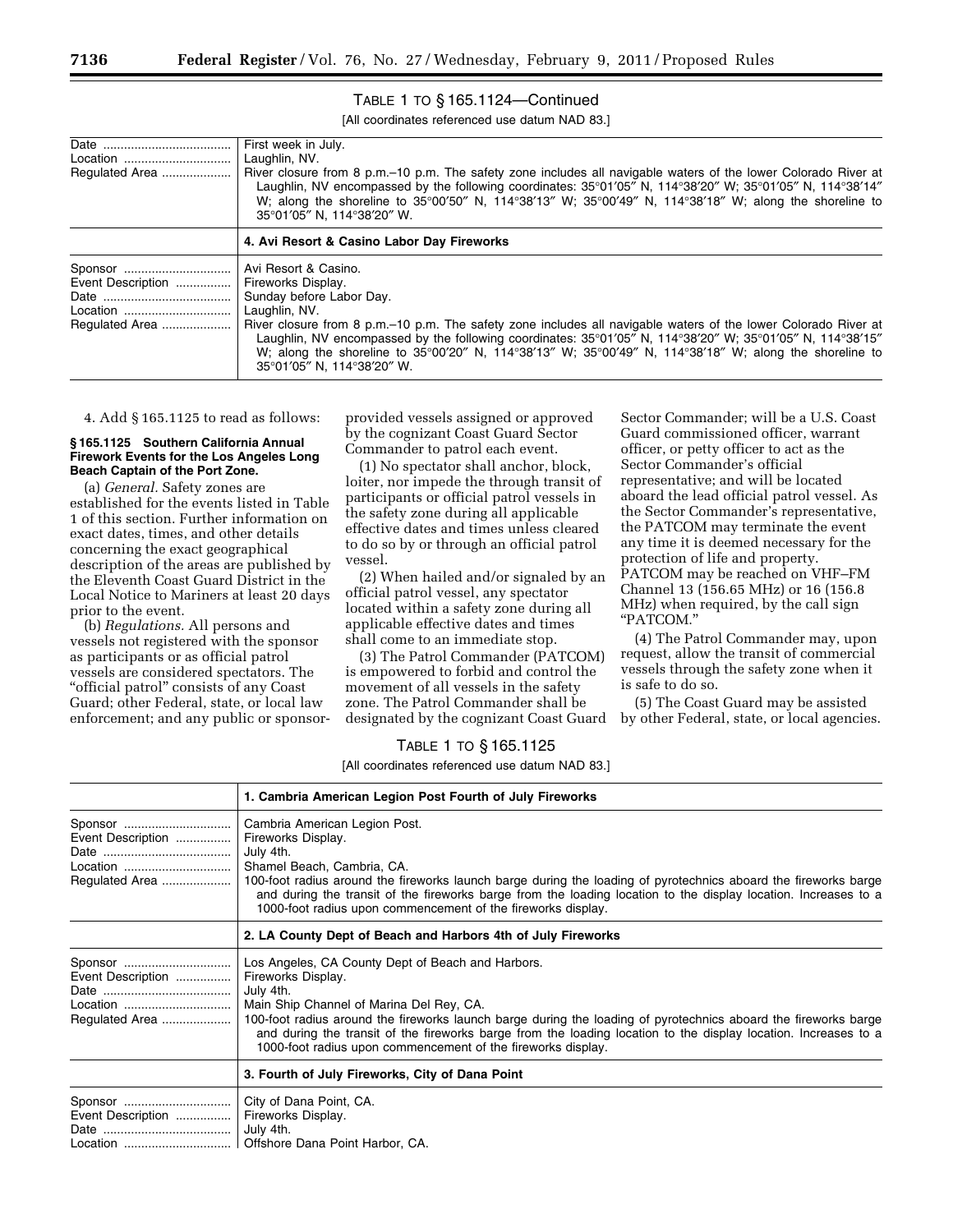# TABLE 1 TO § 165.1125—Continued

| Regulated Area                                             | 100-foot radius around the fireworks launch barge during the loading of pyrotechnics aboard the fireworks barge<br>and during the transit of the fireworks barge from the loading location to the display location. Increases to a<br>1000-foot radius upon commencement of the fireworks display.                                                                                                           |
|------------------------------------------------------------|--------------------------------------------------------------------------------------------------------------------------------------------------------------------------------------------------------------------------------------------------------------------------------------------------------------------------------------------------------------------------------------------------------------|
|                                                            | 4. Fourth of July Fireworks, City of Long Beach                                                                                                                                                                                                                                                                                                                                                              |
| Sponsor<br>Event Description<br>Location<br>Regulated Area | City of Long Beach, CA.<br>Fireworks Display.<br>July 4th.<br>Long Beach Harbor, CA.<br>100-foot radius around the fireworks launch barge during the loading of pyrotechnics aboard the fireworks barge<br>and during the transit of the fireworks barge from the loading location to the display location. Increases to a<br>1000-foot radius upon commencement of the fireworks display.                   |
|                                                            | 5. Fourth of July Fireworks, Irvine Cove Community Association                                                                                                                                                                                                                                                                                                                                               |
| Sponsor<br>Event Description<br>Location<br>Regulated Area | Irvine Cove Community Association.<br>Fireworks Display.<br>July 4th.<br>Offshore Laguna Beach, CA.<br>100-foot radius around the fireworks launch barge during the loading of pyrotechnics aboard the fireworks barge<br>and during the transit of the fireworks barge from the loading location to the display location. Increases to a<br>1000-foot radius upon commencement of the fireworks display.    |
|                                                            | 6. Fourth of July Fireworks, Emerald Bay Community Association                                                                                                                                                                                                                                                                                                                                               |
| Sponsor<br>Event Description<br>Location<br>Regulated Area | Emerald Bay Community Association.<br>Fireworks Display.<br>July 4th.<br>Offshore Laguna Beach, CA.<br>100-foot radius around the fireworks launch barge during the loading of pyrotechnics aboard the fireworks barge<br>and during the transit of the fireworks barge from the loading location to the display location. Increases to a<br>1000-foot radius upon commencement of the fireworks display.    |
|                                                            | 7. Fourth of July Fireworks, Morro Bay CoC                                                                                                                                                                                                                                                                                                                                                                   |
| Sponsor<br>Event Description<br>Location<br>Regulated Area | Morro Bay Chamber of Commerce.<br>Fireworks Display.<br>July 4th.<br>Offshore Morro Bay State Park.<br>100-foot radius around the fireworks launch barge during the loading of pyrotechnics aboard the fireworks barge<br>and during the transit of the fireworks barge from the loading location to the display location. Increases to a<br>1000-foot radius upon commencement of the fireworks display.    |
|                                                            | 8. Fourth of July Fireworks, Catalina Island CoC                                                                                                                                                                                                                                                                                                                                                             |
| Event Description<br>Location<br>Regulated Area            | Catalina Island Chamber of Commerce.<br>Fireworks Display.<br>July 4th.<br>Avalon Bay, CA.<br>100-foot radius around the fireworks launch barge during the loading of pyrotechnics aboard the fireworks barge<br>and during the transit of the fireworks barge from the loading location to the display location. Increases to a<br>1000-foot radius upon commencement of the fireworks display.             |
|                                                            | 9. Fourth of July Fireworks, City of Santa Barbara                                                                                                                                                                                                                                                                                                                                                           |
| Sponsor<br>Event Description<br>Location<br>Regulated Area | City of Santa Barbara, CA.<br>Fireworks Display.<br>July 4th.<br>Harbor Entrance of Santa Barbara, CA.<br>100-foot radius around the fireworks launch barge during the loading of pyrotechnics aboard the fireworks barge<br>and during the transit of the fireworks barge from the loading location to the display location. Increases to a<br>1000-foot radius upon commencement of the fireworks display. |
|                                                            | 10. Fourth of July Fireworks, City of Faria                                                                                                                                                                                                                                                                                                                                                                  |
| Sponsor<br>Event Description<br>Location<br>Regulated Area | City of Faria, CA.<br>Fireworks Display.<br>July 4th.<br>Offshore Faria Beach, CA<br>100-foot radius around the fireworks launch barge during the loading of pyrotechnics aboard the fireworks barge<br>and during the transit of the fireworks barge from the loading location to the display location. Increases to a<br>1000-foot radius upon commencement of the fireworks display.                      |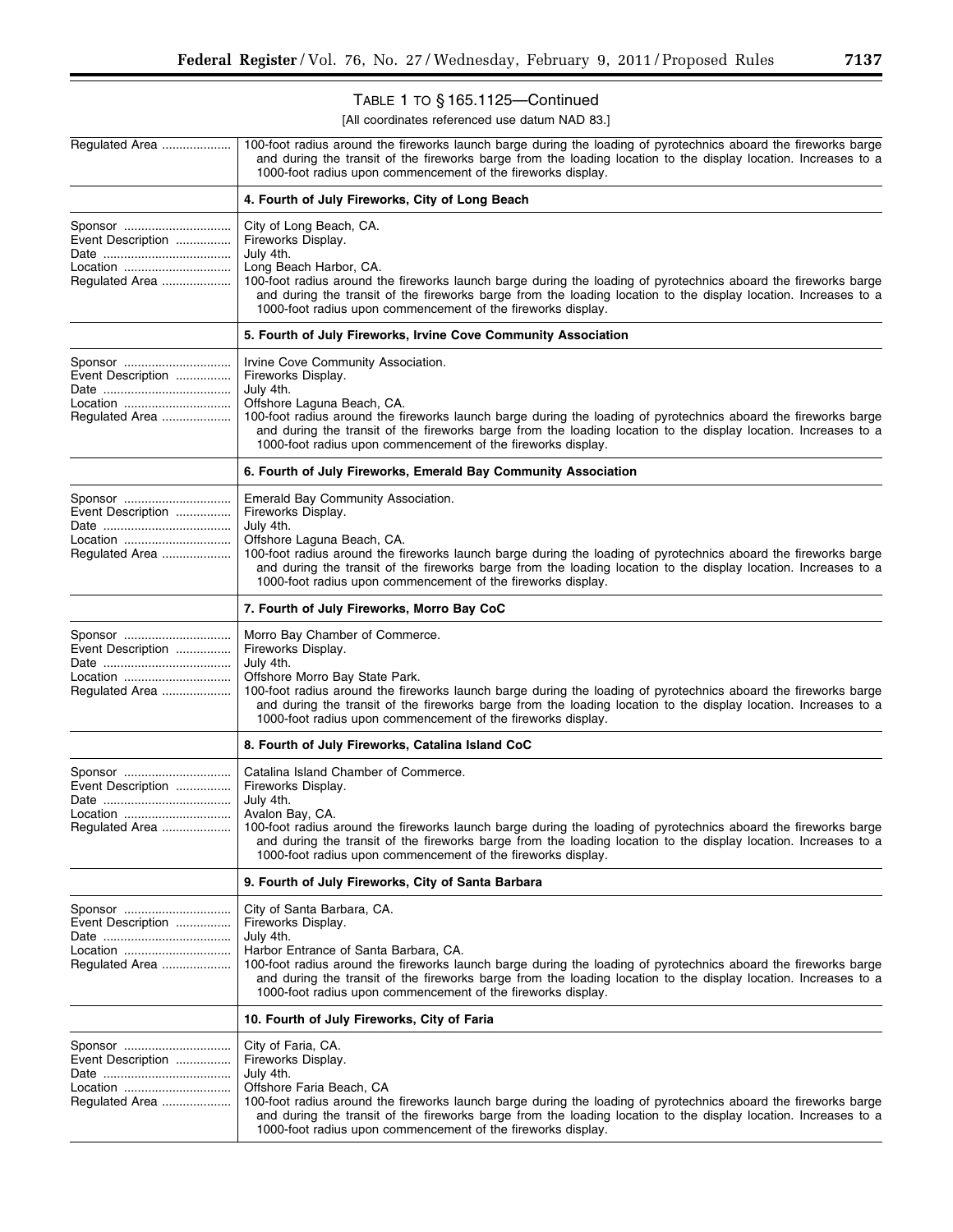# TABLE 1 TO § 165.1125—Continued

[All coordinates referenced use datum NAD 83.]

|                                                            | 11. Fourth of July Fireworks, City of Redondo Beach                                                                                                                                                                                                                                                                                                                                                |
|------------------------------------------------------------|----------------------------------------------------------------------------------------------------------------------------------------------------------------------------------------------------------------------------------------------------------------------------------------------------------------------------------------------------------------------------------------------------|
| Sponsor<br>Event Description<br>Location<br>Regulated Area | City of Redondo Beach, CA.<br>Fireworks Display.<br>July 4th.<br>Offshore Redondo Beach, CA.<br>100-foot radius around the fireworks launch barge during the loading of pyrotechnics aboard the fireworks barge<br>and during the transit of the fireworks barge from the loading location to the display location. Increases to a<br>1000-foot radius upon commencement of the fireworks display. |
|                                                            | 12. Fourth of July Fireworks, City of San Pedro                                                                                                                                                                                                                                                                                                                                                    |
| Sponsor<br>Event Description<br>Regulated Area             | City of San Pedro, CA.<br>Fireworks Display.<br>July 4th.<br>Offshore Cabrillo Beach, CA.<br>100-foot radius around the fireworks launch barge during the loading of pyrotechnics aboard the fireworks barge<br>and during the transit of the fireworks barge from the loading location to the display location. Increases to a<br>1000-foot radius upon commencement of the fireworks display.    |
|                                                            | 13. Fourth of July Fireworks, City of Cayucos                                                                                                                                                                                                                                                                                                                                                      |
| Event Description<br>Location<br>Regulated Area            | City of Cayucos, CA.<br>Fireworks Display.<br>July 4th.<br>Cayucos Pier.<br>100-foot radius around the fireworks launch barge during the loading of pyrotechnics aboard the fireworks barge<br>and during the transit of the fireworks barge from the loading location to the display location. Increases to a<br>1000-foot radius upon commencement of the fireworks display.                     |

5. Revise § 165.1191 to read as follows:

#### **§ 165.1191 Northern California and Lake Tahoe Area Annual Fireworks Events.**

(a) *General.* Safety zones are established for the events listed in Table 1 of this section. Further information on exact dates, times, and other details concerning the exact geographical description of the areas are published by the Eleventh Coast Guard District in the Local Notice to Mariners at least 20 days prior to the event.

(b) *Regulations.* All persons and vessels not registered with the sponsor as participants or as official patrol vessels are considered spectators. The "official patrol" consists of any Coast Guard; other Federal, state, or local law enforcement; and any public or sponsor-

provided vessels assigned or approved by the cognizant Coast Guard Sector Commander to patrol each event.

(1) No spectator shall anchor, block, loiter, nor impede the through transit of participants or official patrol vessels in the safety zone during all applicable effective dates and times unless cleared to do so by or through an official patrol vessel.

(2) When hailed and/or signaled by an official patrol vessel, any spectator located within a safety zone during all applicable effective dates and times shall come to an immediate stop.

(3) The Patrol Commander (PATCOM) is empowered to forbid and control the movement of all vessels in the safety zone. The Patrol Commander shall be designated by the cognizant Coast Guard

Sector Commander; will be a U.S. Coast Guard commissioned officer, warrant officer, or petty officer to act as the Sector Commander's official representative; and will be located aboard the lead official patrol vessel. As the Sector Commander's representative, the PATCOM may terminate the event any time it is deemed necessary for the protection of life and property. PATCOM may be reached on VHF–FM Channel 13 (156.65 MHz) or 16 (156.8 MHz) when required, by the call sign ''PATCOM.''

(4) The Patrol Commander may, upon request, allow the transit of commercial vessels through the safety zone when it is safe to do so.

(5) The Coast Guard may be assisted by other Federal, state, or local agencies.

#### TABLE 1 TO § 165.1191

|                                                    | 1. San Francisco Giants Fireworks Display                                                                                                                                                                                                                                                                                                                        |
|----------------------------------------------------|------------------------------------------------------------------------------------------------------------------------------------------------------------------------------------------------------------------------------------------------------------------------------------------------------------------------------------------------------------------|
| Sponsor<br>Event Description<br>Location           | San Francisco Giants Baseball Team.<br>Fireworks display in conjunction with baseball season home games.<br>All season home games at AT&T Park.<br>1.000 feet off of Pier 48.<br>and during the transit of the fireworks barge from the loading location to the display location. Increases to a<br>1000-foot radius upon commencement of the fireworks display. |
|                                                    | 2. KFOG KaBoom                                                                                                                                                                                                                                                                                                                                                   |
| Sponsor<br>Event Description    Fireworks Display. | KFOG Radio, San Francisco, CA.                                                                                                                                                                                                                                                                                                                                   |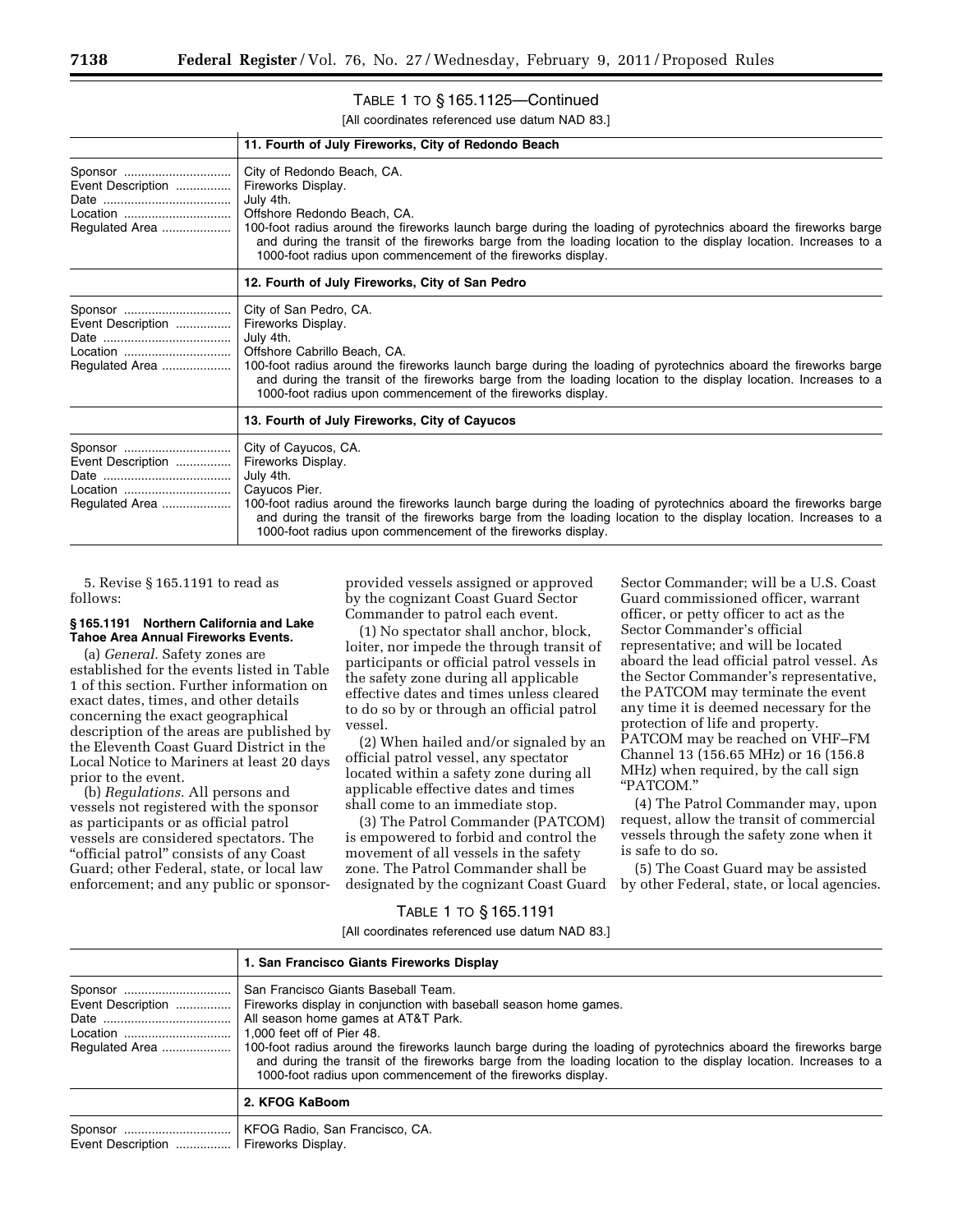# TABLE 1 TO § 165.1191—Continued

| Location<br>Regulated Area                                                                       | Second or Third Saturday in May.<br>1,200 feet off Candlestick Point, San Francisco, CA.<br>100-foot radius around the fireworks launch barge during the loading of pyrotechnics aboard the fireworks barge<br>and during the transit of the fireworks barge from the loading location to the display location. Increases to a<br>1000-foot radius upon commencement of the fireworks display.                                                                                                                                                                                                                                                                                                                                                             |
|--------------------------------------------------------------------------------------------------|------------------------------------------------------------------------------------------------------------------------------------------------------------------------------------------------------------------------------------------------------------------------------------------------------------------------------------------------------------------------------------------------------------------------------------------------------------------------------------------------------------------------------------------------------------------------------------------------------------------------------------------------------------------------------------------------------------------------------------------------------------|
|                                                                                                  | 3. Fourth of July Fireworks, City of Eureka                                                                                                                                                                                                                                                                                                                                                                                                                                                                                                                                                                                                                                                                                                                |
| Sponsor<br>Event Description<br>Location<br>Regulated Area                                       | City of Eureka, CA.<br>Fireworks Display.<br>July 4th.<br>Humboldt Bay, CA.<br>100-foot radius around the fireworks launch barge during the loading of pyrotechnics aboard the fireworks barge<br>and during the transit of the fireworks barge from the loading location to the display location. Increases to a<br>1000-foot radius upon commencement of the fireworks display.                                                                                                                                                                                                                                                                                                                                                                          |
|                                                                                                  | 4. Fourth of July Fireworks, Crescent City                                                                                                                                                                                                                                                                                                                                                                                                                                                                                                                                                                                                                                                                                                                 |
| Sponsor<br>Event Description<br>Location<br>Regulated Area                                       | Crescent City, CA.<br>Fireworks Display.<br>July 4th.<br>Crescent City Harbor.<br>100-foot radius around the fireworks launch barge during the loading of pyrotechnics aboard the fireworks barge<br>and during the transit of the fireworks barge from the loading location to the display location. Increases to a<br>1000-foot radius upon commencement of the fireworks display.                                                                                                                                                                                                                                                                                                                                                                       |
|                                                                                                  | 5. Fourth of July Fireworks, City of Monterey                                                                                                                                                                                                                                                                                                                                                                                                                                                                                                                                                                                                                                                                                                              |
| Sponsor<br>Event Description<br>Location<br>Regulated Area                                       | City of Monterey, CA: Recreation & Community Services Department.<br>Fireworks Display.<br>July 4th.<br>Monterey Bay, CA: East of Municipal Wharf #2.<br>100-foot radius around the fireworks launch barge during the loading of pyrotechnics aboard the fireworks barge<br>and during the transit of the fireworks barge from the loading location to the display location. Increases to a<br>1000-foot radius upon commencement of the fireworks display.                                                                                                                                                                                                                                                                                                |
|                                                                                                  | 6. Light up the Sky Fireworks Display/Pillar Point Harbor Fireworks                                                                                                                                                                                                                                                                                                                                                                                                                                                                                                                                                                                                                                                                                        |
| Sponsor<br>Event Description<br>Location<br>Regulated Area                                       | Various sponsors.<br>Fireworks Display.<br>July 4th.<br>Half Moon Bay, CA.<br>Pillar Point Harbor within the area of navigable waters within a 1,000-foot radius of the launch platform located on<br>the harbor break wall.                                                                                                                                                                                                                                                                                                                                                                                                                                                                                                                               |
|                                                                                                  | 7. Peninsula Fireworks Spectacular, Redwood City                                                                                                                                                                                                                                                                                                                                                                                                                                                                                                                                                                                                                                                                                                           |
| Sponsor<br>Event Description<br>Location<br>Regulated Area                                       | Peninsula Celebration Association.<br>Fireworks Display.<br>July 4th.<br>Redwood City, CA.<br>100-foot radius around the fireworks launch barge during the loading of pyrotechnics aboard the fireworks barge<br>and during the transit of the fireworks barge from the loading location to the display location. Increases to a<br>1000-foot radius upon commencement of the fireworks display.                                                                                                                                                                                                                                                                                                                                                           |
|                                                                                                  | 8. San Francisco Independence Day Fireworks Display                                                                                                                                                                                                                                                                                                                                                                                                                                                                                                                                                                                                                                                                                                        |
| Sponsor<br>Event Description<br>Location 1<br>Location 2<br>Regulated Area 1<br>Regulated Area 2 | The City of San Francisco, CA and the Fisherman's Wharf Association.<br>Fireworks Display.<br>July 4th.<br>A barge located approximately 1000 feet off San Francisco Pier 39 at approximately 37°48'49" N, 122°24'46" W.<br>The end of the San Francisco Municipal Pier at Aquatic Park at approximately 37°48'38" N, 122°24'30" W.<br>100-foot radius around the fireworks launch barge during the loading of pyrotechnics aboard the fireworks barge<br>and during the transit of the fireworks barge from the loading location to the display location. Increases to a<br>1000-foot radius upon commencement of the fireworks display.<br>The area of navigable waters within a 1,000-foot radius of the launch platform located on the Municipal Pier. |
|                                                                                                  | 9. Jack London Square Fourth of July Fireworks                                                                                                                                                                                                                                                                                                                                                                                                                                                                                                                                                                                                                                                                                                             |
| Sponsor<br>Event Description<br>Location                                                         | Jack London Square Business Association.<br>Fireworks Display.<br>July 4th.<br>Oakland Inner Harbor, CA.                                                                                                                                                                                                                                                                                                                                                                                                                                                                                                                                                                                                                                                   |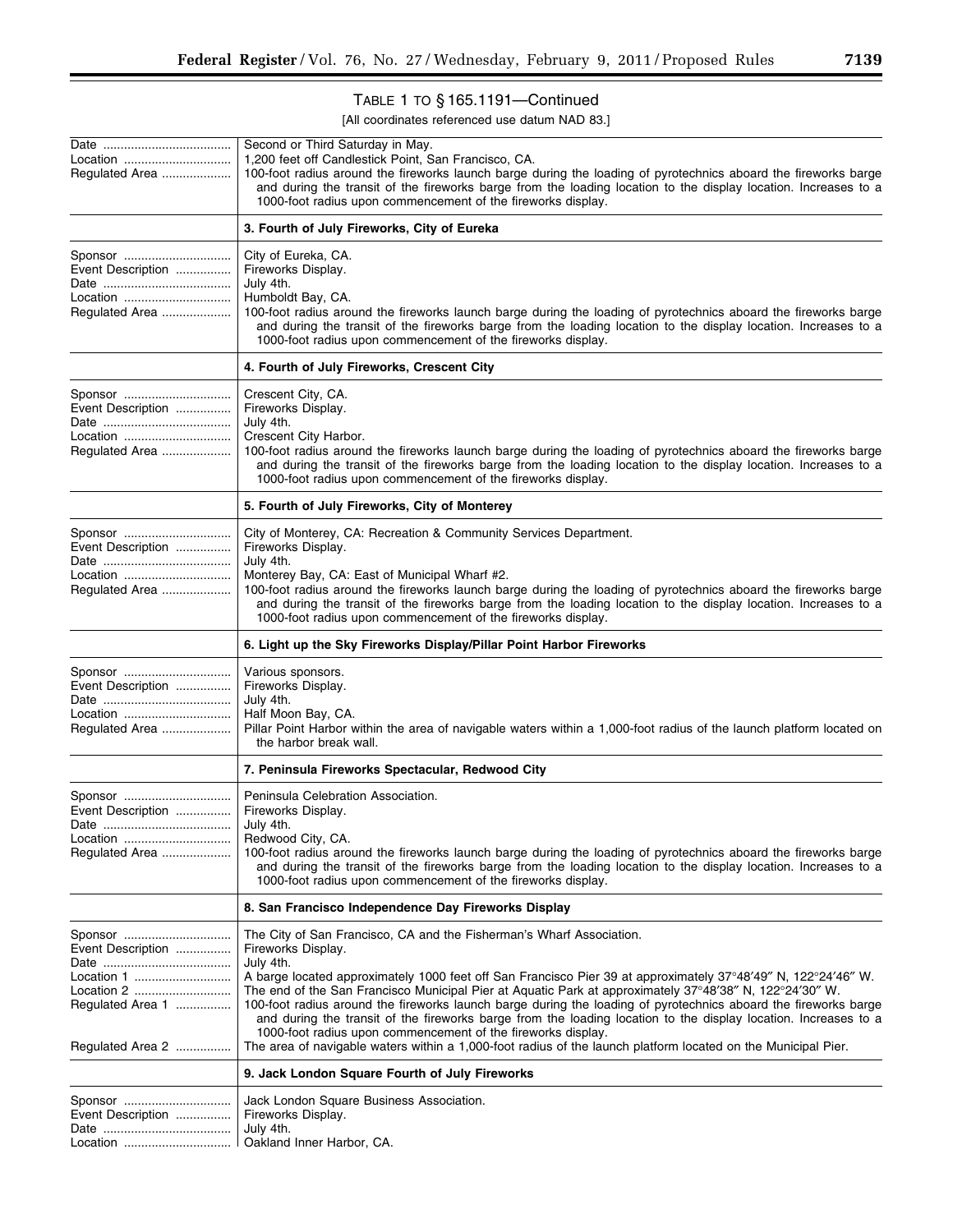۳

# TABLE 1 TO § 165.1191—Continued

| Regulated Area                                             | 100-foot radius around the fireworks launch barge during the loading of pyrotechnics aboard the fireworks barge<br>and during the transit of the fireworks barge from the loading location to the display location. Increases to a<br>1000-foot radius upon commencement of the fireworks display.                                                                                                                                                |
|------------------------------------------------------------|---------------------------------------------------------------------------------------------------------------------------------------------------------------------------------------------------------------------------------------------------------------------------------------------------------------------------------------------------------------------------------------------------------------------------------------------------|
|                                                            | 10. Fourth of July Fireworks, Berkley Marina                                                                                                                                                                                                                                                                                                                                                                                                      |
| Sponsor<br>Event Description<br>Location<br>Regulated Area | Berkeley Marina.<br>Fireworks Display.<br>July 4th.<br>Berkeley Pier, CA.<br>The area of navigable waters within a 1,000-foot radius of the launch platform located on the Berkeley Pier.                                                                                                                                                                                                                                                         |
|                                                            | 11. Fourth of July Fireworks, City of Richmond                                                                                                                                                                                                                                                                                                                                                                                                    |
| Sponsor<br>Event Description<br>Location<br>Regulated Area | City of Richmond.<br>Fireworks Display.<br>Week of July 4th.<br>Richmond Harbor, CA.<br>100-foot radius around the fireworks launch barge during the loading of pyrotechnics aboard the fireworks barge<br>and during the transit of the fireworks barge from the loading location to the display location. Increases to a<br>1000-foot radius upon commencement of the fireworks display.                                                        |
|                                                            | 12. Fourth of July Fireworks, City of Sausalito                                                                                                                                                                                                                                                                                                                                                                                                   |
| Sponsor<br>Event Description<br>Location<br>Regulated Area | City of Sausalito.<br>Fireworks Display.<br>July 4th.<br>1,000 feet off-shore from Sausalito, CA waterfront, north of Spinnaker Restaurant.<br>100-foot radius around the fireworks launch barge during the loading of pyrotechnics aboard the fireworks barge<br>and during the transit of the fireworks barge from the loading location to the display location. Increases to a<br>1000-foot radius upon commencement of the fireworks display. |
|                                                            | 13. Fourth of July Fireworks, City of Martinez                                                                                                                                                                                                                                                                                                                                                                                                    |
| Sponsor<br>Event Description<br>Location<br>Regulated Area | City of Martinez.<br>Fireworks Display.<br>July 4th.<br>Carquinez Strait, CA.<br>The area of navigable waters within a 1,000-foot radius of the launch platform located on a Martinez Marina Pier.                                                                                                                                                                                                                                                |
|                                                            | 14. Fourth of July Fireworks, City of Antioch                                                                                                                                                                                                                                                                                                                                                                                                     |
| Sponsor<br>Event Description<br>Location<br>Regulated Area | City of Antioch.<br>Fireworks Display.<br>July 4th.<br>San Joaquin River, CA.<br>100-foot radius around the fireworks launch barge during the loading of pyrotechnics aboard the fireworks barge<br>and during the transit of the fireworks barge from the loading location to the display location. Increases to a<br>1000-foot radius upon commencement of the moving fireworks display.                                                        |
|                                                            | 15. Fourth of July Fireworks, City of Pittsburg                                                                                                                                                                                                                                                                                                                                                                                                   |
| Sponsor<br>Event Description<br>Location<br>Regulated Area | City of Pittsburg.<br>Fireworks Display.<br>July 4th.<br>Suisun Bay, CA.<br>The area of navigable waters within a 1,000-foot radius of the launch platform located on a Pittsburg Marina Pier.                                                                                                                                                                                                                                                    |
|                                                            | 16. Independence Day Celebration, City of Stockton                                                                                                                                                                                                                                                                                                                                                                                                |
| Sponsor<br>Event Description<br>Location<br>Regulated Area | City of Stockton.<br>Fireworks Display.<br>July 4th.<br>Stockton, CA Deep Water Ship Channel.<br>The area of navigable waters from the Port of Stockton to Mcleod Lake; beginning at 37°57'06" N, 121°19'35" W,<br>then north to 37°57'10" N, 121°19'36" W, then north-east 37°57'24" N, 121°17'35" W, south-west 37°57'15" N,<br>121°17'41" W, then south-east 37°57'14" N, 121°17'31" W, and then back to the beginning point.                  |
|                                                            | 17. Hilton Fourth of July Fireworks                                                                                                                                                                                                                                                                                                                                                                                                               |
| Sponsor<br>Event Description<br>Location                   | Hilton Corporation.<br>Fireworks Display.<br>July 4th.<br>San Joaquin River, near Venice Island, CA.                                                                                                                                                                                                                                                                                                                                              |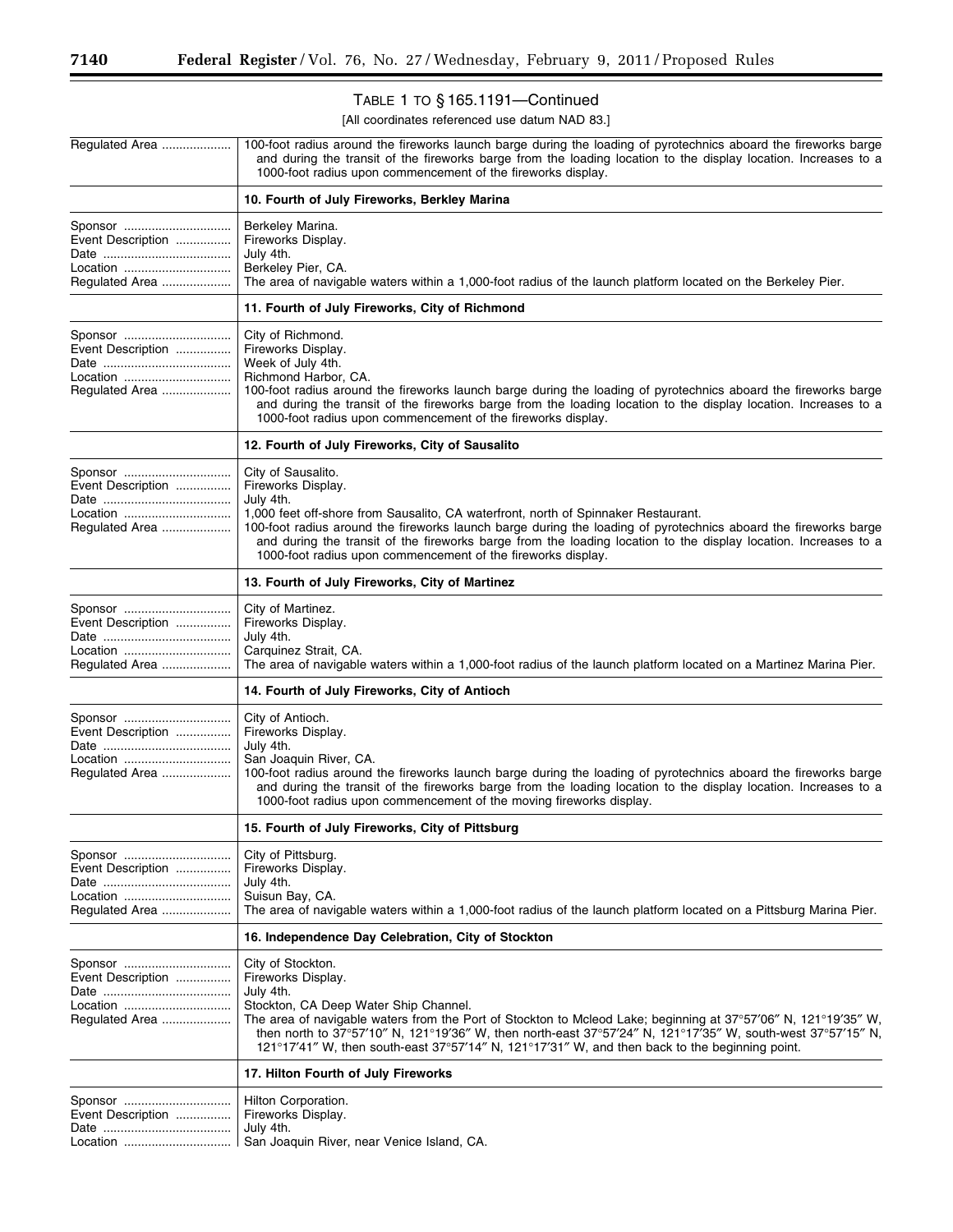▀

# TABLE 1 TO § 165.1191—Continued

| Regulated Area                                             | 100-foot radius around the fireworks launch barge during the loading of pyrotechnics aboard the fireworks barge<br>and during the transit of the fireworks barge from the loading location to the display location. Increases to a<br>1000-foot radius upon commencement of the fireworks display.                                                                                                                           |
|------------------------------------------------------------|------------------------------------------------------------------------------------------------------------------------------------------------------------------------------------------------------------------------------------------------------------------------------------------------------------------------------------------------------------------------------------------------------------------------------|
|                                                            | 18. Fourth of July Fireworks Display, Tahoe City, CA                                                                                                                                                                                                                                                                                                                                                                         |
| Sponsor<br>Event Description<br>Location<br>Regulated Area | Tahoe City Rotary.<br>Fireworks Display.<br>July 4th.<br>Off-shore from Common Beach, Tahoe City, CA.<br>100-foot radius around the fireworks launch barge during the loading of pyrotechnics aboard the fireworks barge<br>and during the transit of the fireworks barge from the loading location to the display location. Increases to a<br>1000-foot radius upon commencement of the fireworks display.                  |
|                                                            | 19. Fourth of July Fireworks Display, Glenbrook, NV                                                                                                                                                                                                                                                                                                                                                                          |
| Sponsor<br>Event Description<br>Location<br>Regulated Area | Glenbrook Community Homeowners Association.<br>Fireworks Display.<br>July 4th.<br>Off-shore Glenbrook Beach, NV.<br>100-foot radius around the fireworks launch barge during the loading of pyrotechnics aboard the fireworks barge<br>and during the transit of the fireworks barge from the loading location to the display location. Increases to a<br>1000-foot radius upon commencement of the fireworks display.       |
|                                                            | 20. Independence Day Fireworks, Kings Beach, CA                                                                                                                                                                                                                                                                                                                                                                              |
| Sponsor<br>Event Description<br>Location<br>Regulated Area | North Tahoe Business Association.<br>Fireworks Displays.<br>Week of July 4th.<br>Off-shore from Kings Beach, CA.<br>100-foot radius around the fireworks launch barge during the loading of pyrotechnics aboard the fireworks barge<br>and during the transit of the fireworks barge from the loading location to the display location. Increases to a<br>1000-foot radius upon commencement of the fireworks display.       |
|                                                            | 21. "Lights on the Lake" Fourth of July Fireworks, South Lake Tahoe, CA                                                                                                                                                                                                                                                                                                                                                      |
| Sponsor<br>Event Description<br>Location<br>Regulated Area | Various Sponsors.<br>Fireworks Display.<br>Week of July 4th.<br>Off South Lake Tahoe, CA near the NV Border.<br>100-foot radius around the fireworks launch barge during the loading of pyrotechnics aboard the fireworks barge<br>and during the transit of the fireworks barge from the loading location to the display location. Increases to a<br>1000-foot radius upon commencement of the fireworks display.           |
|                                                            | 22. Red, White, and Tahoe Blue Fireworks, Incline Village, NV                                                                                                                                                                                                                                                                                                                                                                |
| Sponsor<br>Event Description<br>Location<br>Regulated Area | Various Sponsors.<br>Fireworks Display.<br>Week of July 4th.<br>500-1,000 feet off Incline Village, NV in Crystal Bay.<br>100-foot radius around the fireworks launch barge during the loading of pyrotechnics aboard the fireworks barge<br>and during the transit of the fireworks barge from the loading location to the display location. Increases to a<br>1000-foot radius upon commencement of the fireworks display. |
|                                                            | 23. Independence Day Fireworks Display, Homewood, CA                                                                                                                                                                                                                                                                                                                                                                         |
| Sponsor<br>Event Description<br>Location<br>Regulated Area | Westshore Café.<br>Fireworks Display.<br>Week of July 4th.<br>Homewood, CA.<br>100-foot radius around the fireworks launch barge during the loading of pyrotechnics aboard the fireworks barge<br>and during the transit of the fireworks barge from the loading location to the display location. Increases to a<br>1000-foot radius upon commencement of the fireworks display.                                            |
|                                                            | 24. "Labor Day Fireworks Display" South Lake Tahoe, CA                                                                                                                                                                                                                                                                                                                                                                       |
| Event Description<br>Location<br>Regulated Area            | Various Sponsors.<br>Fireworks Display.<br>Labor Day.<br>Off South Lake Tahoe, California near the Nevada Border.<br>100-foot radius around the fireworks launch barge during the loading of pyrotechnics aboard the fireworks barge<br>and during the transit of the fireworks barge from the loading location to the display location. Increases to a<br>1000-foot radius upon commencement of the fireworks display.      |